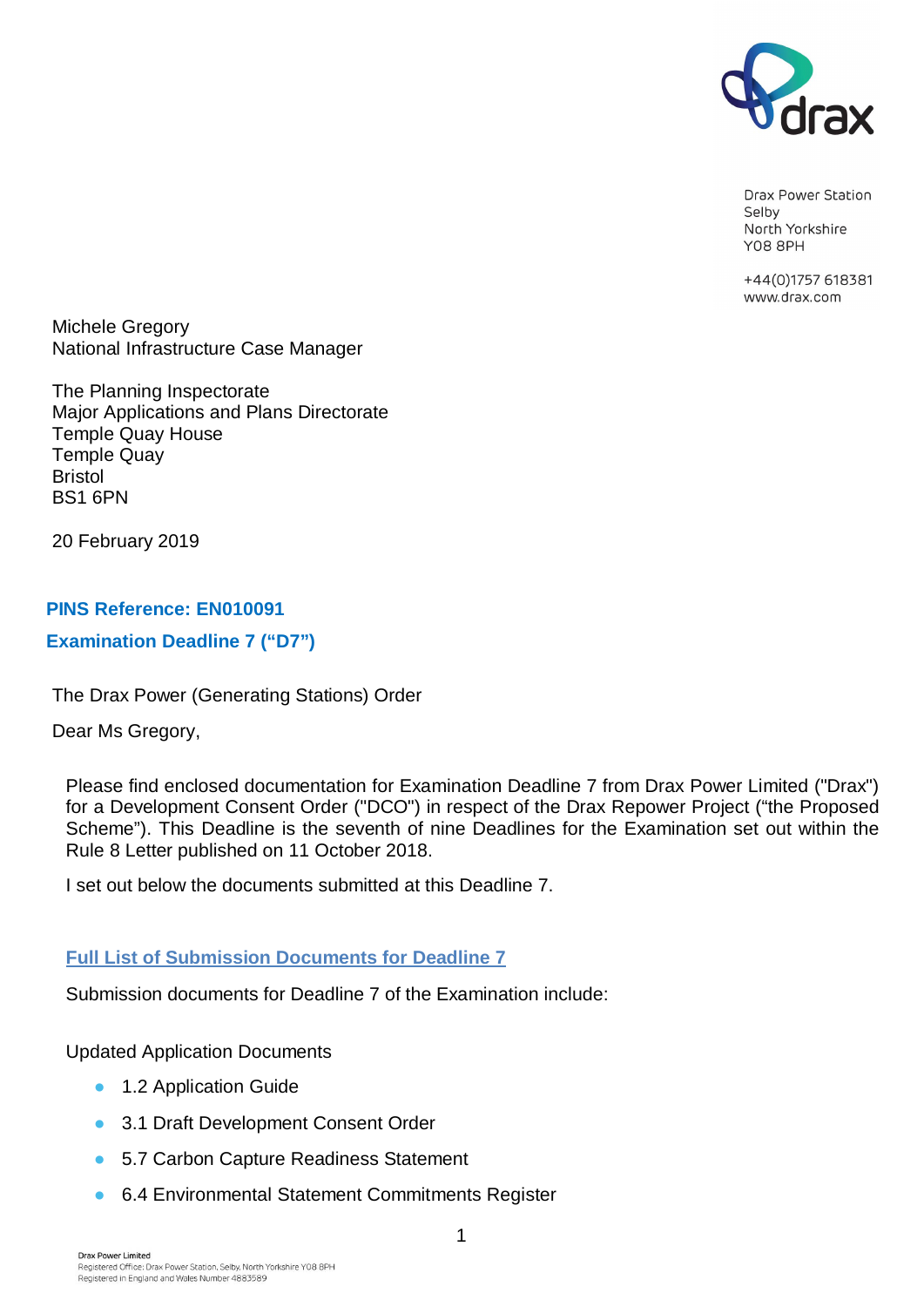

■ 6.7 Outline Landscape and Biodiversity Strategy

#### Additional Examination Documents

- **8.1.4 Statement of Common Ground between Drax Power Limited and North Yorkshire** County Council and Selby District Council (updated draft)
- **8.1.5 Statement of Common Ground between Drax Power Limited and the Environment** Agency (updated draft)
- **8.1.6 Statement of Common Ground between Drax Power Limited and Highways England** (updated draft)
- **8.1.7 Statement of Common Ground between Drax Power Limited and Yorkshire Wildlife** Trust (updated draft)
- 8.2.7 Schedule of Changes for Deadline 7
- 8.4.6 Outline Public Rights of Way Management Plan
- **•** 8.5.19 Written Summary of Drax Power Limited's ("the Applicant") Oral Case put at the Compulsory Acquisition Hearing – 12th February
- **8.5.20 Written Summary of Drax Power Limited's ("the Applicant") Oral Case put at the** Issue Specific Hearing – 12th February

The reasons for the submission of these documents are set out below.

### **Draft Development Consent Order**

The updated draft DCO (now Rev 5) reflects the changes made following the Issue Specific Hearing on 12 February 2019 and includes amendments to Requirements 7 (with respect to the detailed design of the pedestrian bridge) and 8 (in relation to biodiversity net gain), both of which have been agreed with NYCC / SDC.

#### **Carbon Capture Readiness Statement**

The updated Carbon Capture Readiness Statement (document reference number 5.7, now Rev 003) is submitted in response to changes requested by the Environment Agency following further discussions with the Applicant on operation of the CO<sub>2</sub> Capture Plant when the Proposed Scheme is operating in OCGT mode. The updated Carbon Capture Readiness Statement demonstrates that in both OCGT and CCGT mode, there are no foreseeable barriers to carbon capture with regards to space allocation or technical feasibility.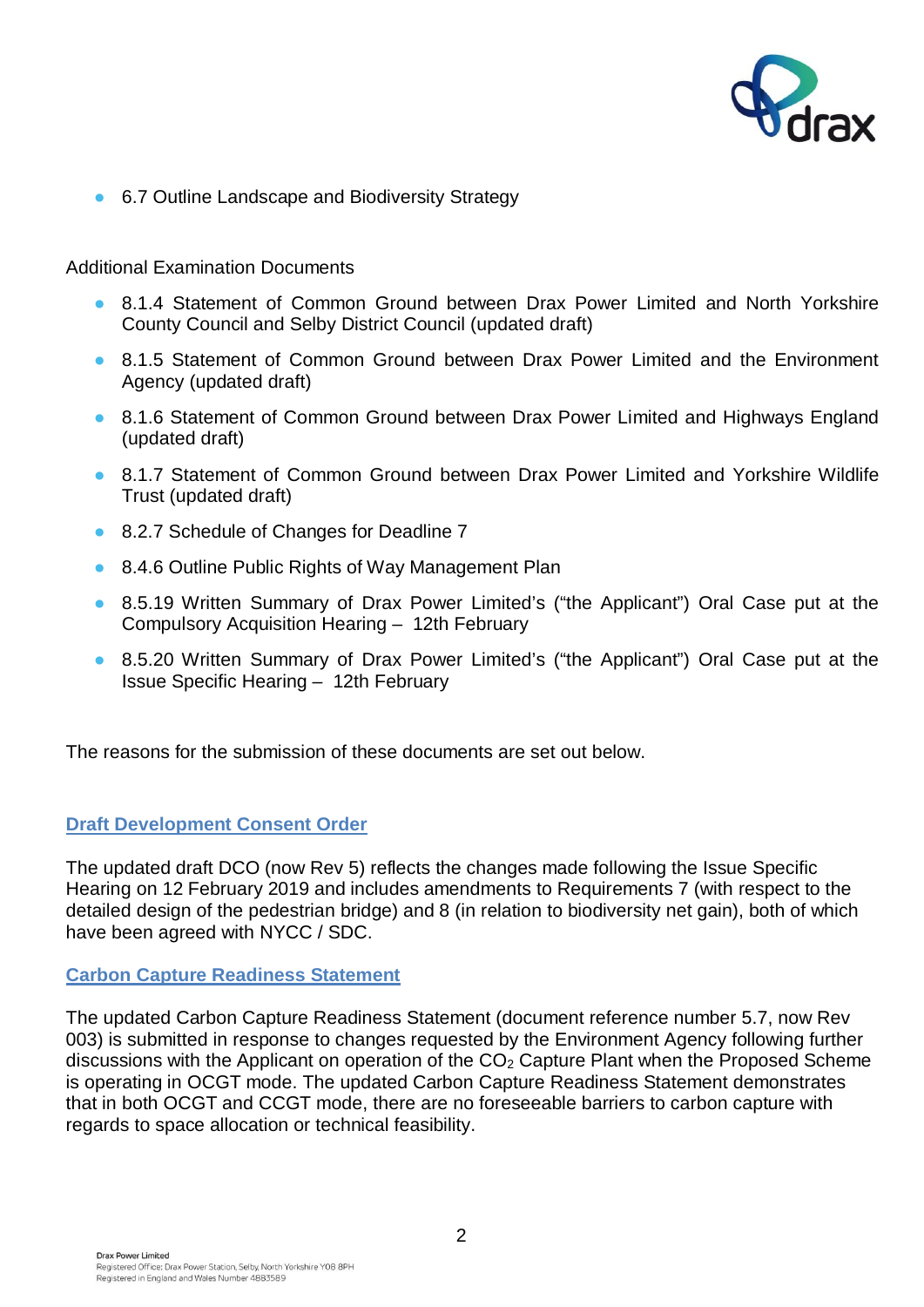

## **Environmental Documents**

The Outline Landscape and Biodiversity Strategy (Applicant's document reference 6.7, now Rev 004) provides a minor update to the Strategy in terms of Biodiversity Net Gain and secures the minimum net gain that the Proposed Scheme would deliver, based on the most recent Biodiversity Net Gain Assessment (Rev 003, Examination Library Reference REP6-004) and following the Applicant's offer to secure the minimum net gain at the Issue Specific Hearing on 12 February 2019.

On 29 January 2019 the Applicant received a request by North Yorkshire County Council for some further amendments to the Outline Public Rights of Way Management Plan submitted by Drax at Deadline 5 (Examination Library Reference REP5-018). The key change requested relates to the notification of the Highway Authority 7 days prior to two Public Rights of Ways being diverted (paragraph 3.8.1). North Yorkshire County Council considered that this should be amended to a 6 week period. The Applicant agreed to this change and the other minor amendments requested, and the updated Outline Public Rights of Way Management Plan is submitted at Deadline 7 (Applicant's document reference 8.4.6, now Rev 003). This document is now agreed with NYCC/SDC.

The Environmental Statement Commitments Register (document reference 6.4, now Rev 003) is submitted at Deadline 7 in response to comments from the Local Authorities, minor amendments and additional detail pertaining to the Register of Environmental Commitments.

### **Statements of Common Ground**

Updated draft Statements of Common Ground (SoCG) with the following parties are submitted at Deadline 7:

- භ North Yorkshire County Council and Selby District Council (document reference number 8.1.4) (third draft);
- **Environment Agency (document reference number 8.1.5) (second draft);**
- භ Highways England (document reference number 8.1.6) (second draft); and
- **•** Yorkshire Wildlife Trust (document reference number 8.1.7) (second draft).

The abovementioned draft SoCGs set out the areas of agreement, and any areas of disagreement between the Parties. In line with the Rule 8 letter, the final signed version of the SoCGs will be submitted by Thursday 21 March 2019 (Deadline 8).

Since the submission of the first draft SoCG with the local authorities at Deadline 1 (Examination Library Reference REP1-006) and the second draft at Deadline 4 (Examination Library Reference REP4-008), Drax has had further engagement with North Yorkshire County Council and Selby District Council. The only remaining area of disagreement relates to the extent of mitigation of landscape and visual effects, as set out in the updated draft SoCG. The enclosed draft SoCG with the local authorities is agreed. Drax continues to engage with the local authorities on this matter, however Drax continues to disagree with the proposals submitted by the local authorities in the "*Martin Woolley Off-Site Strategy*" (Examination Library Reference REP4-016). At this stage Drax is not formally responding to the local authorities' Deadline 6 submission (*North Yorkshire County Council / Selby District Council – Drax Re-Power – Examining Authority's Further Written*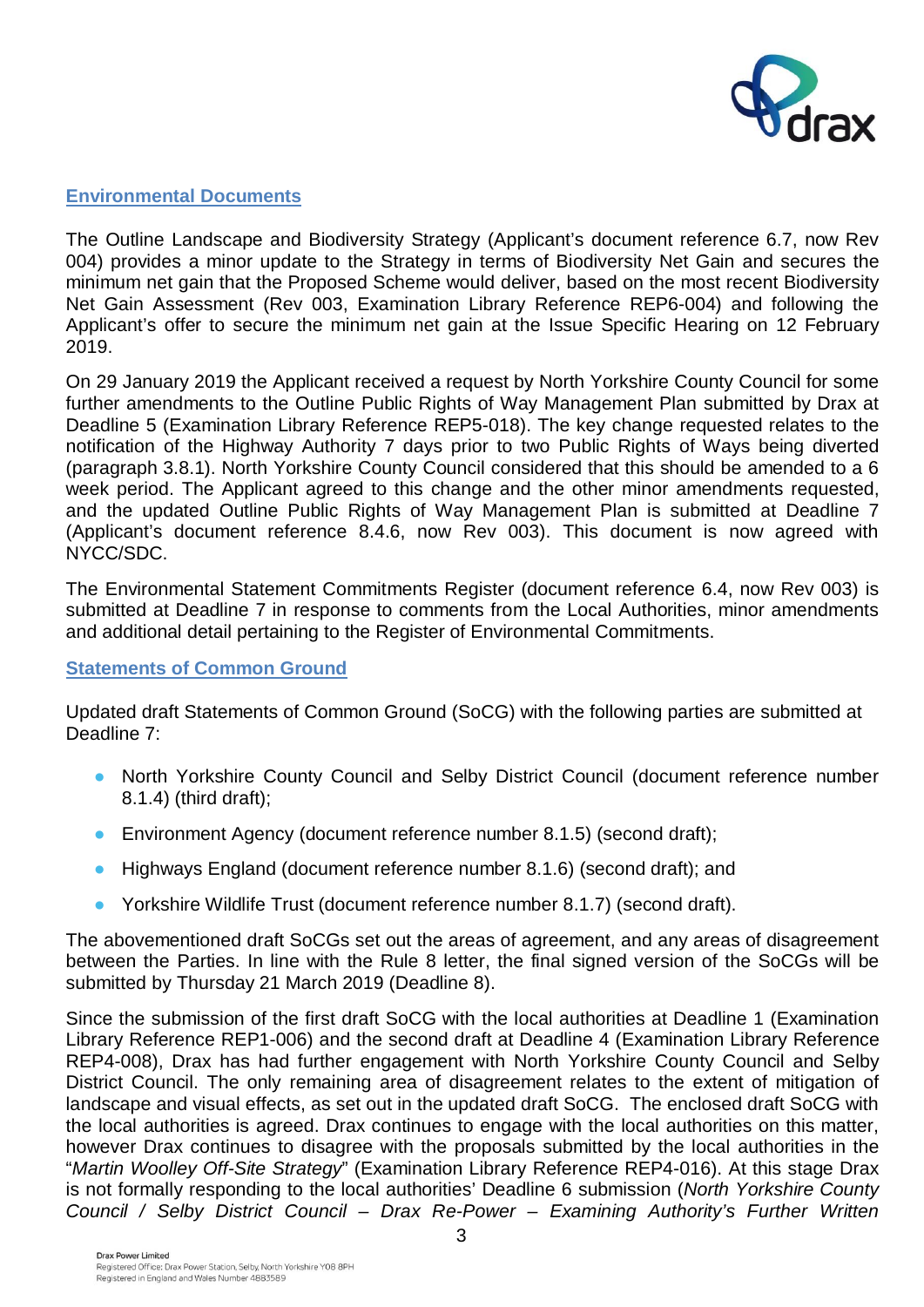

*Questions LV2.2* (Examination Library Reference REP6-019)). As requested by the Examining Authority in the Issue Specific Hearing on 12 February 2019, Drax is expecting that the local authorities will provide further details of the list of projects as set out in the "*Martin Woolley Off-Site Strategy*" and prioritise these and confirm the level of funding being requested; which specific projects the funding would relate to; the justification for the funding and identified projects; and the mechanism by which such funding would be secured. Until this document has been submitted by the local authorities, Drax reserves its position on the local authorities' Deadline 6 submission (Examination Library Reference REP6-019) and refers the Examining Authority to the Applicant's oral submissions on the Martin Woolley Off-Site Strategy made at the Issue Specific Hearing held on 12 February 2019.

With regard to a draft SoCG with the Environment Agency, since the submission of the first draft SoCG at Deadline 4 (Examination Library Reference REP4-007), Drax has engaged further with the Environment Agency on matters relating to carbon capture readiness. In line with comments received from the Environment Agency, Drax has provided an updated Carbon Capture Readiness Statement at Deadline 7 (document reference number 5.7, now Rev 003). Drax considers that no further points remain under discussion with the Environment Agency and submitted a final proposed SoCG to the Agency on 18 February 2019. As no response has been received so far, the SoCG is submitted into the Examination as an updated draft.

Since the submission of the first draft SoCG with Highways England at Deadline 2 (Examination Library Reference REP2-028), Drax has continued to engage with Highways England on matters relating to the management of abnormal indivisible loads (and public rights of way management). In line with the comments received from the local authorities, Drax has provided an updated Outline Public Rights of Way Management Plan at Deadline 7 (document reference number 8.4.6, now Rev 003). Drax submitted an updated SoCG to Highways England for sign off on 15 February 2019 but we understand that Officers are now on leave and will not be able to respond until the w/c 25 February 2019. As the Applicant considers that no further points remain under discussion with Highways England, and due to the end of the Examination approaching, the Applicant was considered that it would be helpful to the Examining Authority to see an updated draft SoCG regardless. Drax will seek to submit a final signed version by Deadline 8.

With regard to the draft SoCG with Yorkshire Wildlife Trust, as reported at the Issue Specific Hearing held on 12 February 2019, there remains disagreement on the baseline for the carbon assessment, the extent of biodiversity net gain and the extent of off-site mitigation for landscaping effects. It is expected that these areas will remain in disagreement in the final, signed SoCG.

### **Other Documents**

The Written Summaries of Drax Power Limited's oral case put at the hearings held on 12 February 2019 have been submitted in line with the deadline given in the Rule 8 letter. These include:

- **•** 8.5.19 Written Summary of Drax Power Limited's ("the Applicant") Oral Case put at the Compulsory Acquisition Hearing – 12th February 2019
- **•** 8.5.20 Written Summary of Drax Power Limited's ("the Applicant") Oral Case put at the Issue Specific Hearing – 12th February 2019